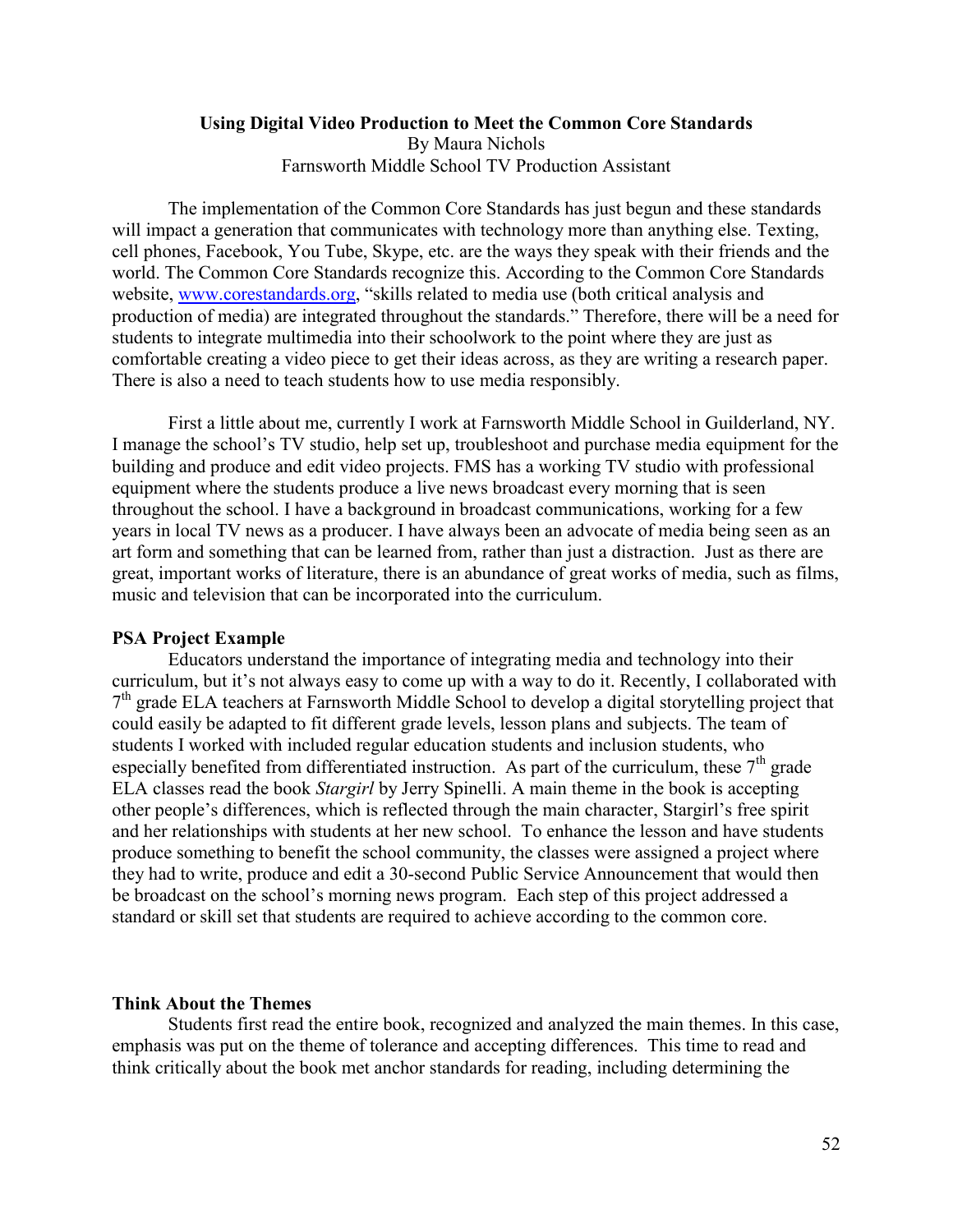central idea or themes of a text and analyzing their development, and analyzing how and why individuals, events, or ideas develop and interact over the course of a text.

# **Analyze Current Media Messages**

 Students were assigned the project. They were broken up into small groups and each group was expected to choose a topic or issue they wanted to address in a 30-second Public Service Announcement (PSA) that would be shown to all the students in the school. Before writing their own PSA they watched several examples of national Public Service Announcements in class on the Ad Council website, [www.adcouncil.org.](http://www.adcouncil.org/) This was an excellent way to build students' media literacy skills. Through class discussions about the PSA they watched, students dissected the techniques each PSA used to get the message across in 30 seconds and deciphered what was said. Media uses different devices to capture an audience's attention, such as lighting, sound, color, camera angles and effects, paralleling the way authors use tone, writing style and language, to get their message across. Discerning these objectives provided students with choices to effectively communicate their messages to the school community.

#### **Learn Video Production**

Before writing their PSA, students engaged in a mini-lesson about video production basics and techniques. This was an important first step in the project, because the students need to understand that there's more work that goes into a video project than just going out and taping something all in one spontaneous take. Just like any other writing assignment, video production involves research, composition, editing and understanding your audience. As an introduction for this digital literacy project, I provided the students an overview of how to use the school's digital video camera equipment. They were specifically shown how to operate a Flip video camera and tripod. The students were asked to think about this project as if they were a professional production company creating something for a client. They could not just "point and shoot." They had to understand the techniques that go into creating a professional video piece. Groups were required to use a tripod for a steady shot. They were taught to be aware of the lighting in a room and how a too dark or too light location would affect the look of their video. Additionally, they were taught to be aware of the noise in a room to make sure their actors were clearly heard. The students also received an overview of different camera angles they could use (close up, wide shot, establishing shot, etc.) and reasons why they might want to use a particular camera shot over another. I created a graphic organizer that illustrated the different types of camera angles. Students referred to these visuals throughout the process of creating their PSAs. It is easy to find something similar online by searching "camera shot example."

The fun part of this lesson was putting the kids on camera to demonstrate the shots. Most digital video camcorders include a cable that lets you hook the camera up to a TV (just like you would hook up a DVD player) and then when you turn on the camera the TV acts like a big monitor. You can select volunteers to sit or stand in front of the camera, then give a live demonstration to the class on how to frame up the different camera shots. Trust me, the kids usually love to see themselves on camera! Teaching students the steps of creating a digital video gave them the skills to manipulate a digital medium so they could adapt their communication (in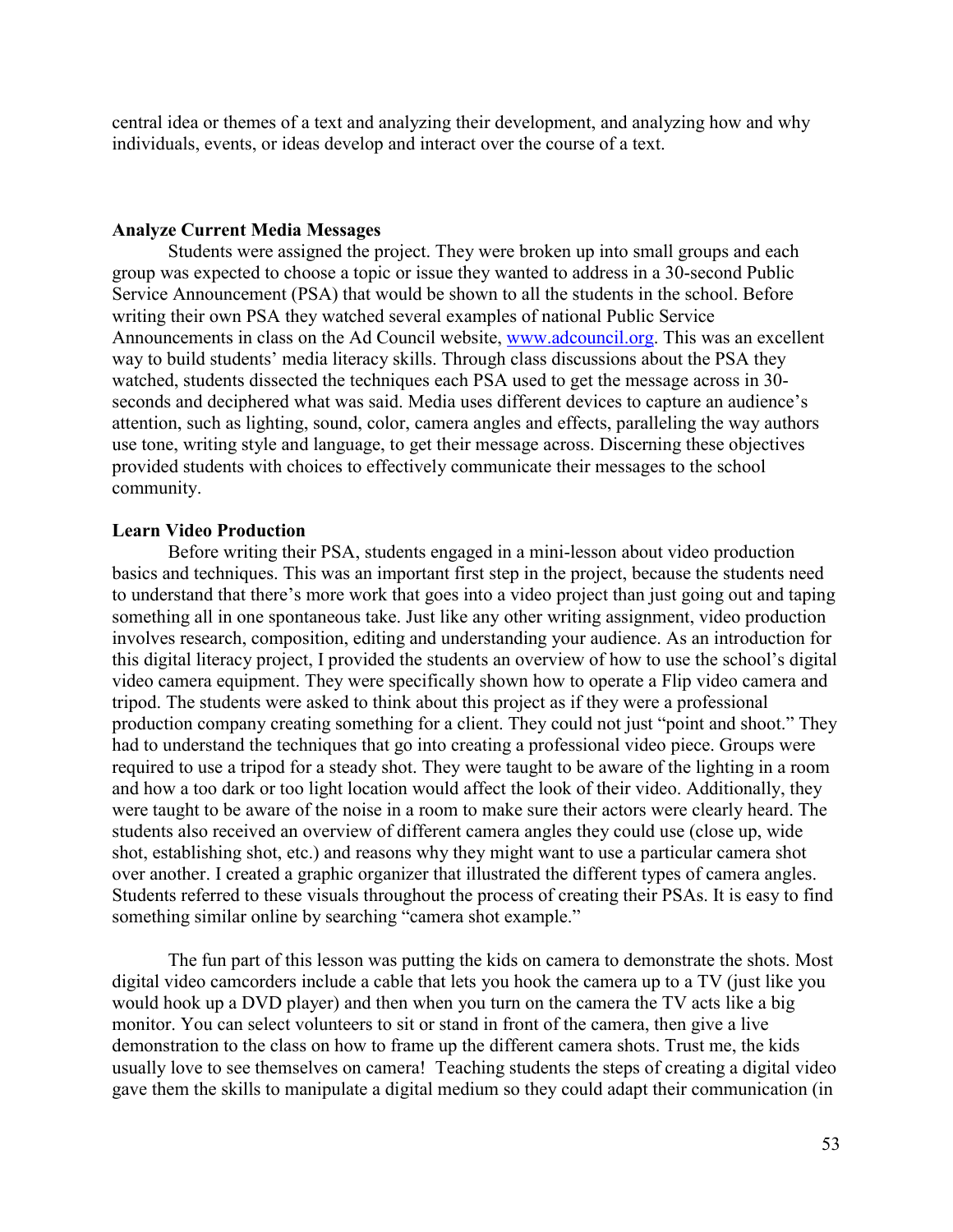this case a PSA message for their peers) to fit the audience, task, purpose and discipline. They learned to use technology and digital media strategically and capably; something also called for in the Common Core. Learning video production helps students to envision how they want their PSA to look, but also helps them learn to critically analyze all media. Once they know the techniques used to create the message, they can start to think about the reasons why it's used.

# **The Technique of Scriptwriting**

 After the video lesson, students worked in small cooperative groups to write their scripts. Students must be taught the scriptwriting format prior to completing one in their group because it has a different structure and rules than an essay or a report. Writing a short script to create compelling 30-second message forces students to use different narrative techniques, such as dialogue, pacing and even determining when it is more effective to just show a visual without narrative to get their message across. There was also a research component to this project. Through credible websites and organization, students were required to search for facts related to their topics. They also were asked to find a website to list at the end of their PSA; this would direct people where to go for more information regarding their topic. Engaging in a web search gave the students opportunities to evaluate and discern arguments and claims made on a site, as well as assess whether the reasoning was valid and relevant. Students also created a storyboard to go with their script. A storyboard is used to break down a video into the different shots. Each frame on the storyboard should have a drawing of the visual the audience will see on screen, any dialogue heard, music, and the camera angle. You can find a template online by searching "storyboard template." This storyboard helped students to stay focused on what they needed to shoot for their videos while allowing them to practice designing a visual text.

## **Time to Film!**

 The students were given one block of class time to go out and shoot their footage. Throughout their experience, students learned critical academic and life skills such as, time management (working with a set amount of time to shoot all their footage), organization (what order they need to shoot in to get things done) and teamwork (video production requires everyone to do their part to get the job done; it's a "team sport"). While out on the video shoot students had to cooperate. They had to work together to collaborate on the look of the video, solve problems together (technical and otherwise) and work as a team to answer their own questions.

## **Putting Together the Message**

As we approached the final stages of this project, students attended a workshop where they learned about digital video editing. The technology tool that we use at FMS is Adobe Premiere Elements. Students were taught how to import their footage, edit clips, and burn their final PSAs on to a DVD. They also created a video file, which they uploaded to Google docs and then inserted onto a webpage that is part of their digital portfolio, a website where they display work representing all of their subjects. The students used their storyboards to edit their final video piece. By taking part in the video editing workshop and learning how to use Adobe Premiere Elements they became familiar with the strengths and limitations of this technology tool and equipped with skills to determine how to use the program to best meet their communication goals, in this case making a PSA about understanding differences. Through the PSA topic they are also learning to think about others' perspectives and realities. They have to